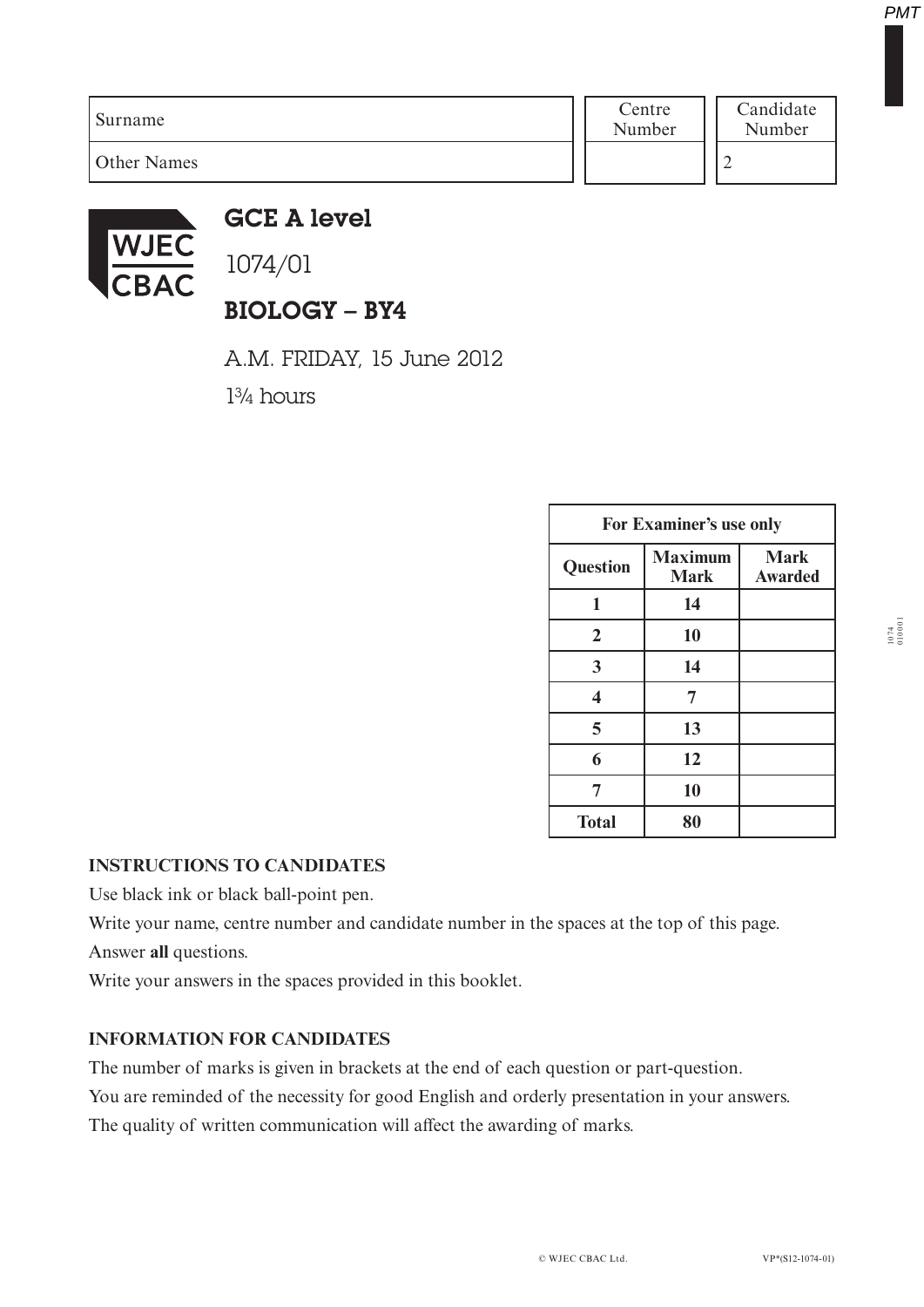2

Examiner only

 $\cdots$ 

| Time / hours     | Numbers of bacteria /<br>millions per cm <sup>3</sup> |
|------------------|-------------------------------------------------------|
| $\boldsymbol{0}$ | 1.0                                                   |
| $\mathbf{1}$     | 1.0                                                   |
| $\overline{2}$   | 1.0                                                   |
| $\overline{3}$   | 1.2                                                   |
| $\overline{4}$   | 1.8                                                   |
| 5                | 3.5                                                   |
| 6                | 6.9                                                   |
| 7                | 13.8                                                  |
| 8                | 28.0                                                  |
| 9                | 57.0                                                  |
| 10               | 113.8                                                 |
| 11               | 225.0                                                 |
| 12               | 375.0                                                 |
| 13               | 440.0                                                 |
| 14               | 460.0                                                 |
| 15               | 482.0                                                 |
| 16               | 484.0                                                 |
| 17               | 486.0                                                 |
| 18               | 488.0                                                 |
| 19               | 488.0                                                 |
| 20               | 488.0                                                 |

**1.** A student introduced a pure culture of anaerobic bacteria into a nutrient medium and recorded the numbers of bacteria per  $cm<sup>3</sup>$ . The results are shown in the table.

*(a)* (i) Calculate the percentage increase in population size between 7 and 8 hours after introduction of the bacteria into the nutrient. Show your working.

 $\mathbf{r}$  $\mathcal{L}$  $\cdots$ 

© WJEC CBAC Ltd.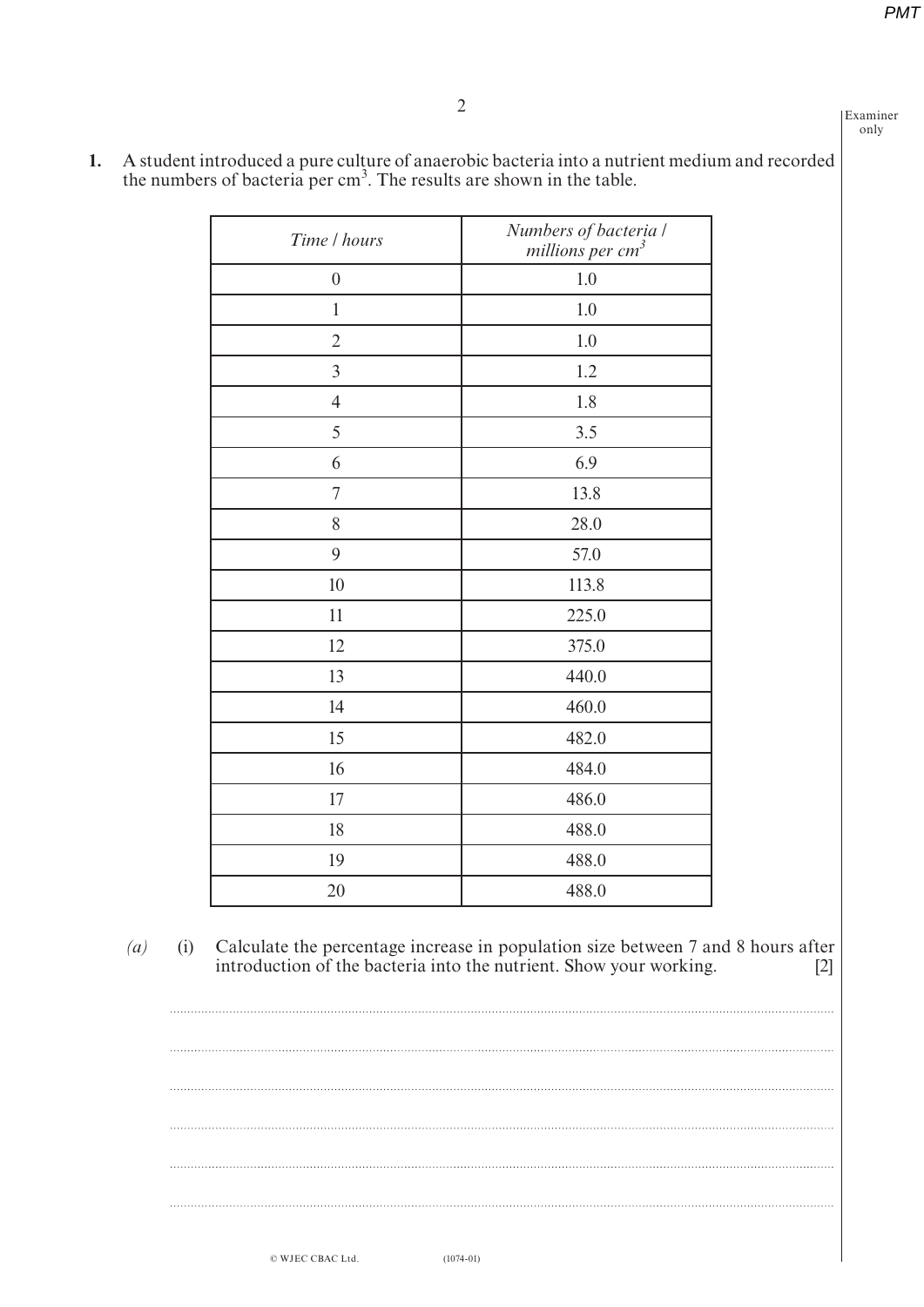(ii) How do you account for the low rate of population growth in the first three hours of the experiment? [2] (iii) The stage of rapid growth in population size is described as being exponential. What is meant by the term exponential growth? [1] (iv) Give **two** reasons which could lead to a decline in population growth in this culture. [2] *(b)* What conditions would be needed for the growth of the bacteria in the experiment? [3]

3 Examiner

only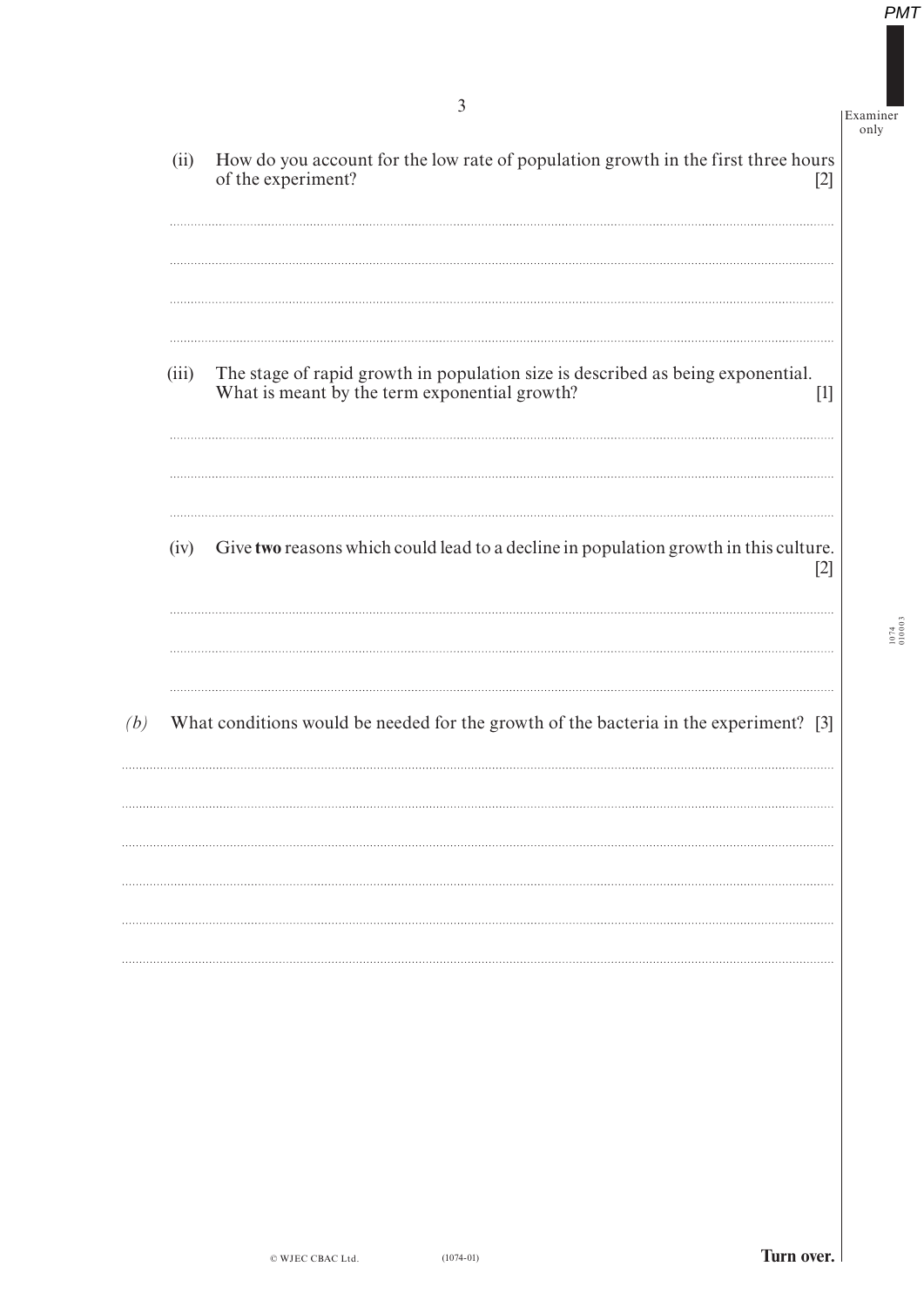Examiner only

**(Total 14 marks)**

*(c)* The numbers of bacteria in sea water are commonly monitored. Small samples of the water are taken, diluted and plated onto nutrient agar. The diagram represents the stages of serial dilution to assess the numbers of bacteria in an original sample.



*(d)* Describe **two** precautions which should be carried out to ensure aseptic conditions in **this** experiment. [2]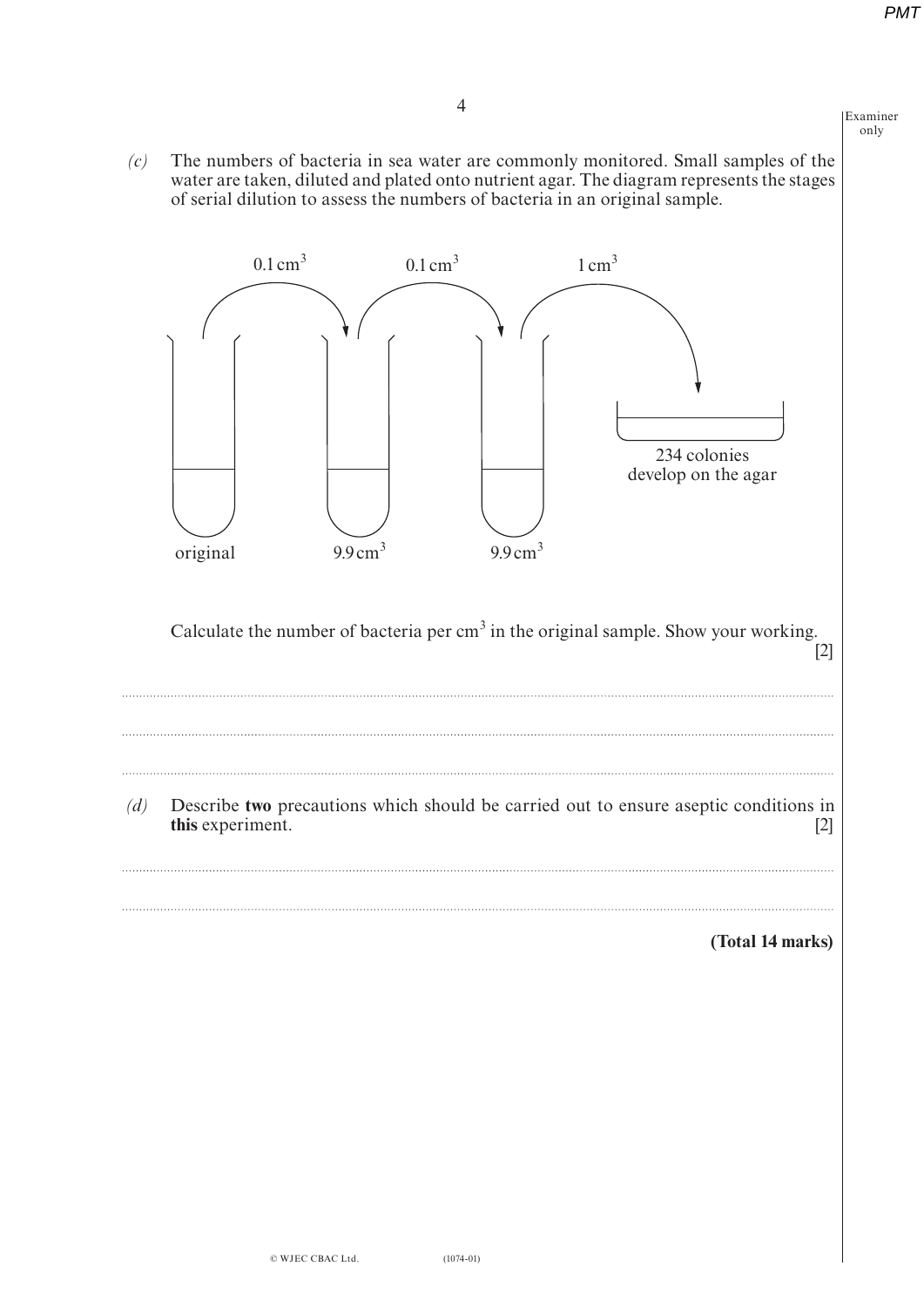5 Examiner *(a)* (i) Identify structures **A-D**. [4]  **A ............................................................................................................................... .............................................. B ............................................................................................................................... .............................................. C ............................................................................................................................... .............................................. D ............................................................................................................................... ..............................................** (ii) Explain why the white matter is white and the grey matter is grey. [2] *(b)* (i) On the diagram above, draw a **sensory neurone**, a **relay neurone** and a **motor neurone**. The sensory neurone should enter at one side of the spinal cord and the motor neurone should exit on the other side. The neurones should link the **receptor** to the **effector**. **Label** each neurone. [3] (ii) What is the difference in **function** between an axon and a dendrite? [1] **(Total 10 marks) A B C D Receptor Effector** grey matter white matter

**2.** A diagram of a section of the spinal cord is shown.

(1074-01) **Turn over.**

1074 010005

only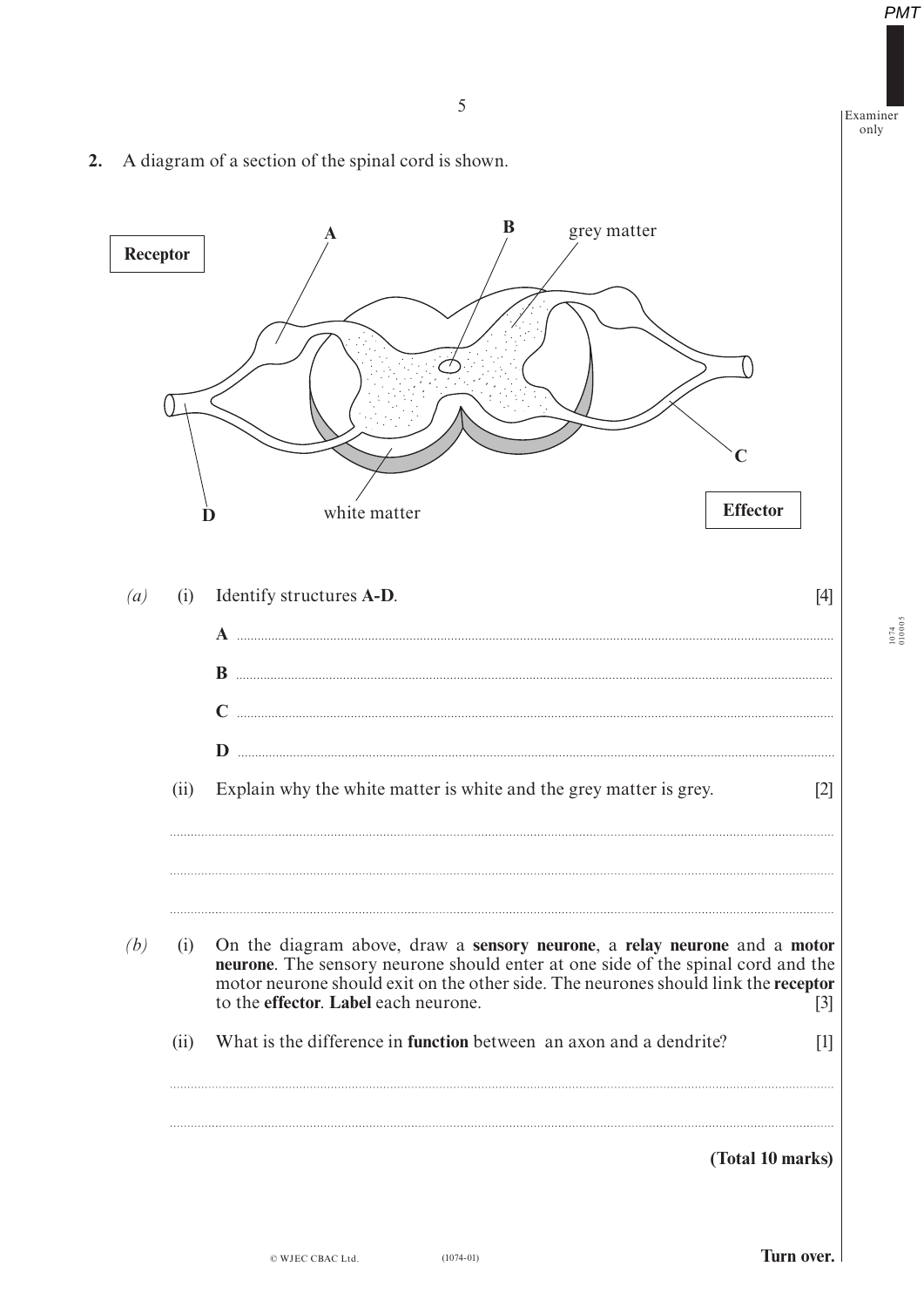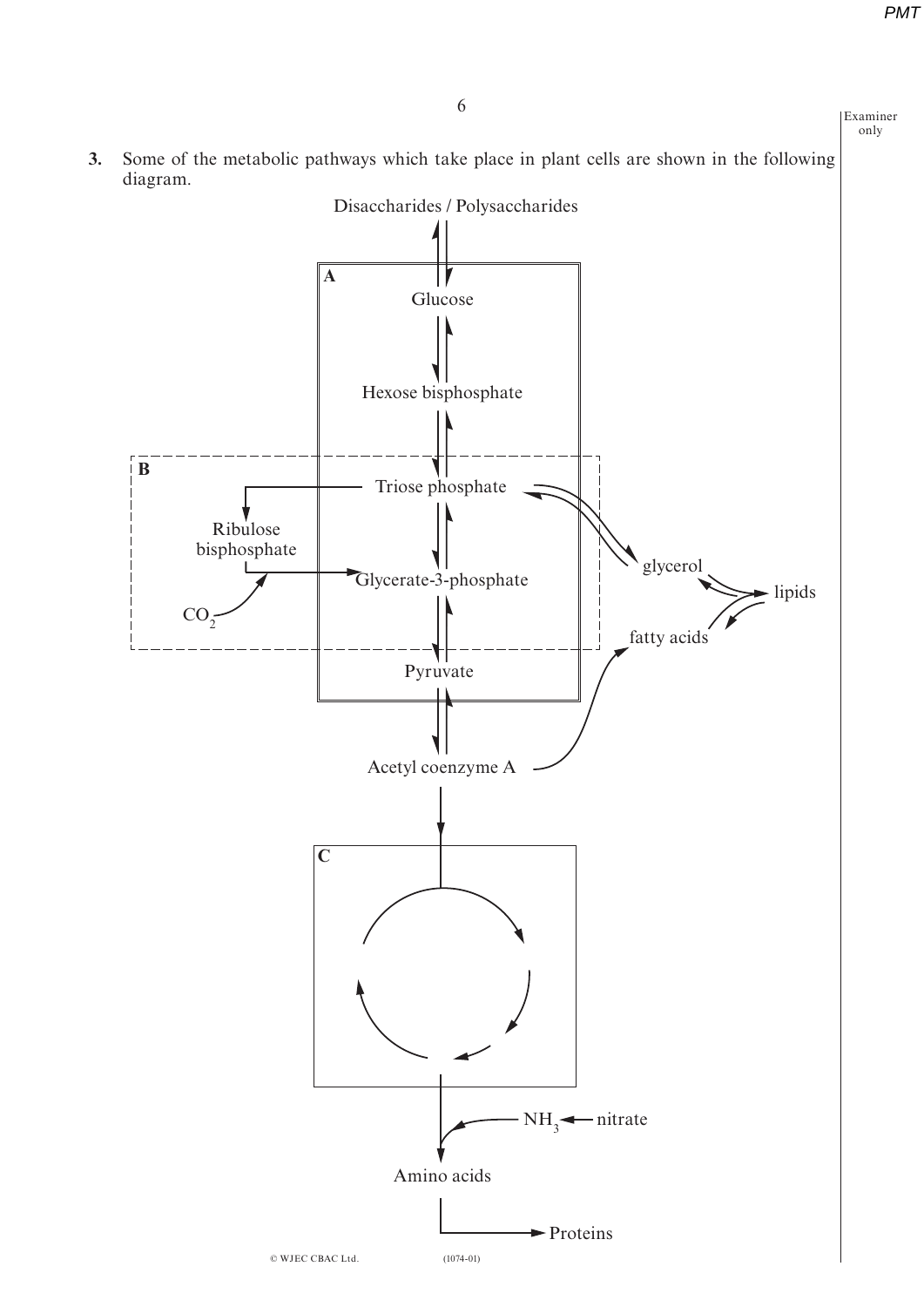Examiner only

1074 010007

| $\left(a\right)$ | (i)   | State the names of the processes in the boxes labelled A, B and C.<br>$\lceil 3 \rceil$                                                                                                                                                                  |
|------------------|-------|----------------------------------------------------------------------------------------------------------------------------------------------------------------------------------------------------------------------------------------------------------|
|                  |       |                                                                                                                                                                                                                                                          |
|                  | (ii)  | Explain how it is possible for the three metabolic pathways $(A, B \text{ and } C)$ to take<br>place independently of each other in the same cell.<br>$[3]$                                                                                              |
|                  |       |                                                                                                                                                                                                                                                          |
|                  | (iii) | A series of reactions which are essential for process $\bf{B}$ to continue are not shown.                                                                                                                                                                |
|                  |       | Complete the following sentences describing this series of reactions:<br>[4]                                                                                                                                                                             |
|                  |       | and manufactured and manufactured which are                                                                                                                                                                                                              |
|                  |       | needed for process <b>B</b> to continue.                                                                                                                                                                                                                 |
| (b)              |       | Explain why photosynthesis is essential for the survival of animals on this planet.<br>$\lceil 2 \rceil$                                                                                                                                                 |
| (c)              | (i)   | Plant cells also need nitrate ions to synthesise amino acids State one other use of<br>nitrates in plants.<br>$[1] % \includegraphics[width=0.9\columnwidth]{figures/fig_1a} \caption{The figure shows the number of times on the right.} \label{fig:1}$ |
|                  | (i)   | Why is magnesium required by plant cells?<br>$[1]$                                                                                                                                                                                                       |
|                  |       | (Total 14 marks)                                                                                                                                                                                                                                         |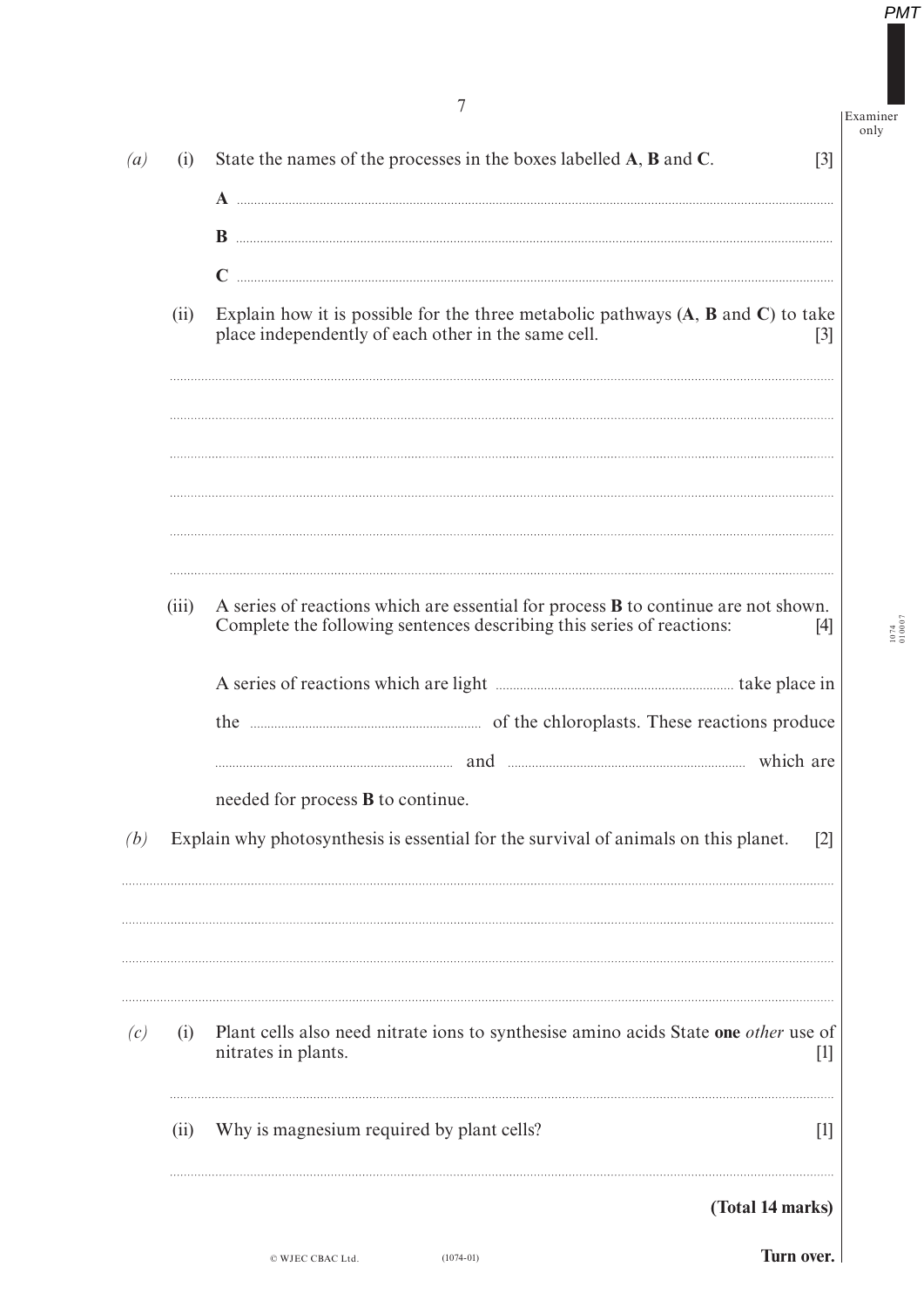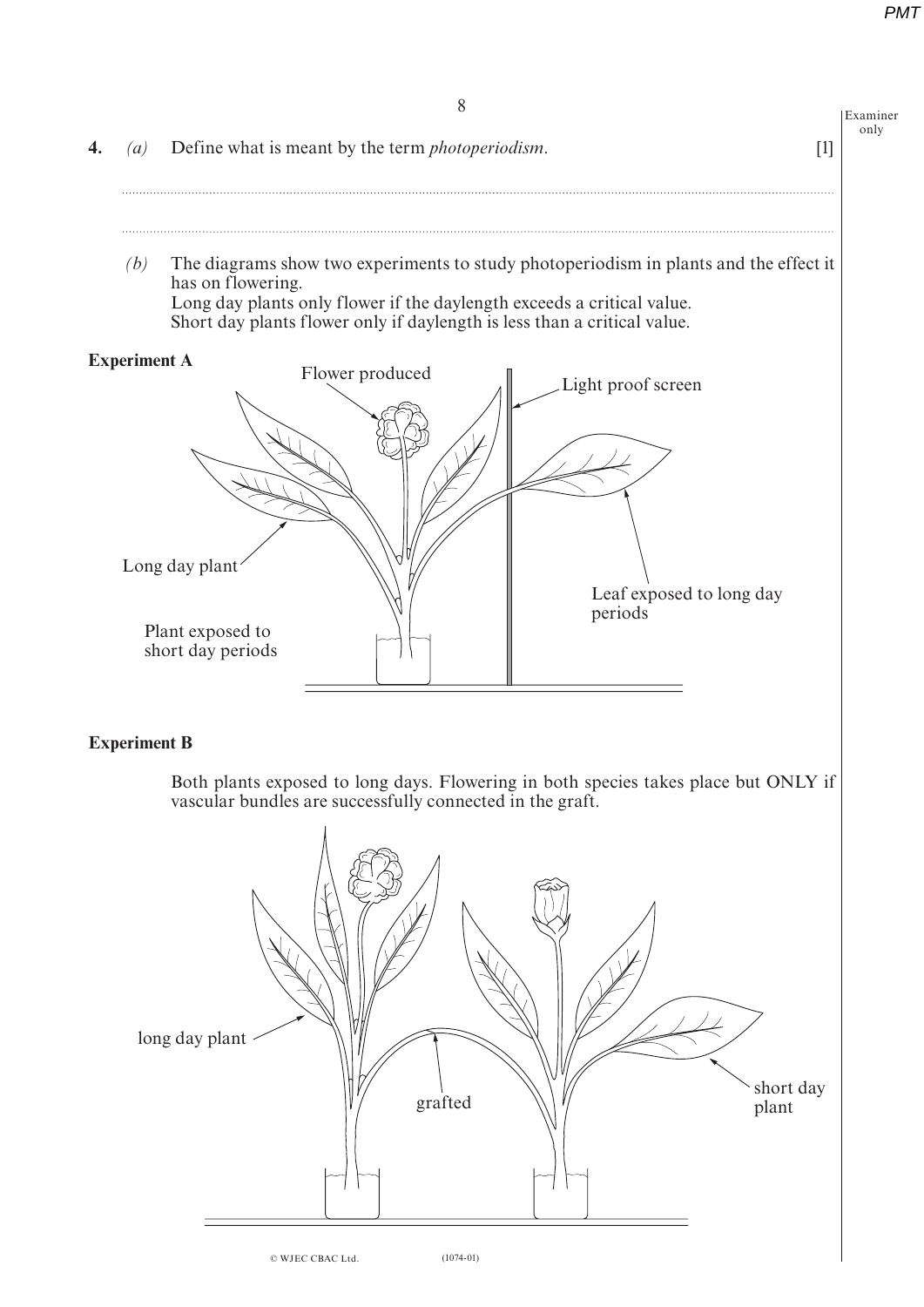|     | 9                                                                     |                 | Examiner<br>only |
|-----|-----------------------------------------------------------------------|-----------------|------------------|
|     | What conclusions can be made from the results of experiment A?<br>(i) | $[2]$           |                  |
|     |                                                                       |                 |                  |
|     | Suggest a suitable control for this experiment.<br>(ii)               | $[1]$           |                  |
| (c) | What conclusions can be made from experiment B?                       | $[3]$           |                  |
|     |                                                                       |                 |                  |
|     |                                                                       |                 |                  |
|     |                                                                       | (Total 7 marks) |                  |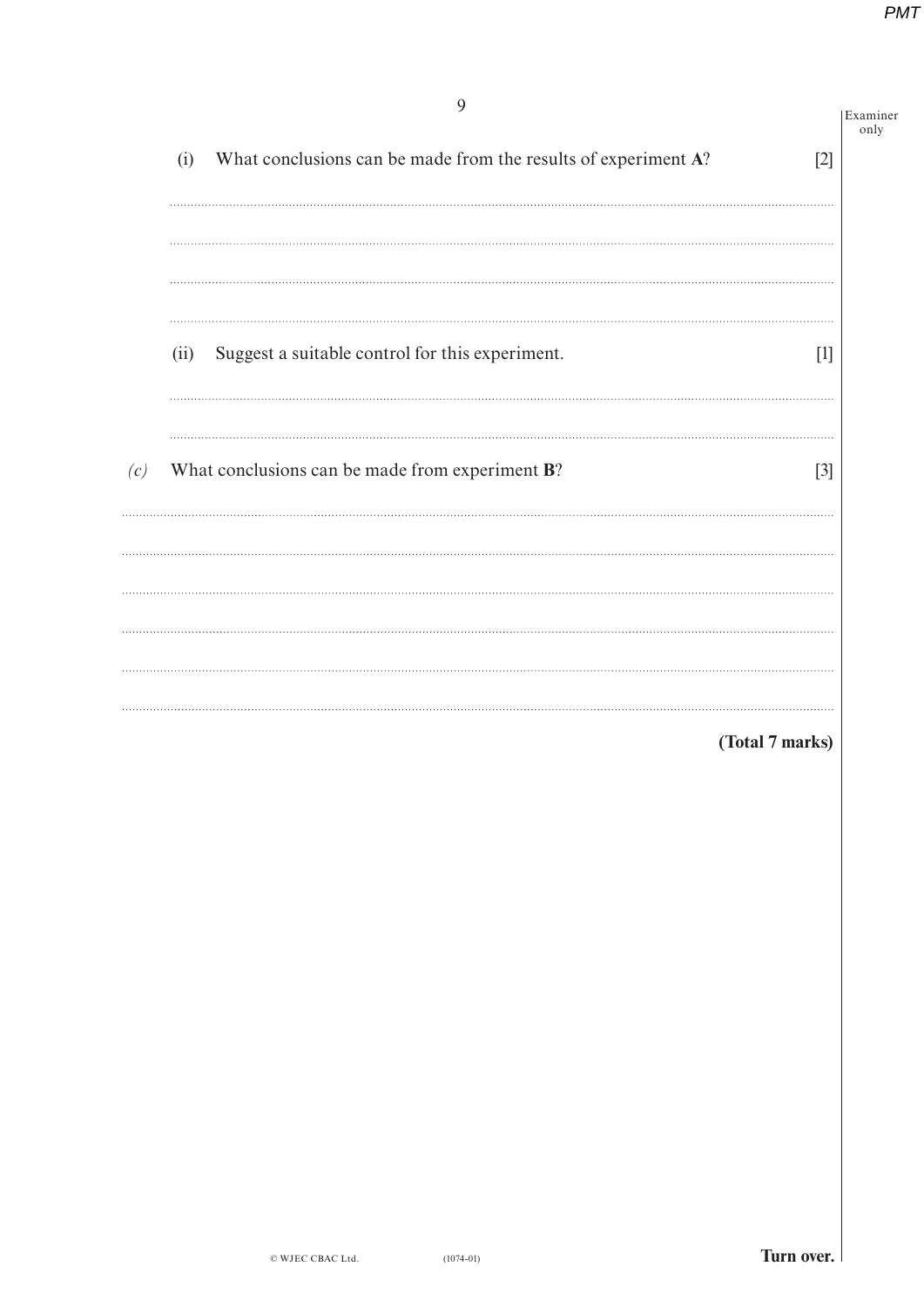

10 Examiner **5.** Pacinian corpuscles are receptors found in the skin and consist of a **single sensory neurone**  $\vert$  only surrounded by connective tissue. They respond to changes in pressure. The Pacinian corpuscle was stimulated and the electrical activity across the membrane of the sensory neurone was recorded using a microelectrode as shown.

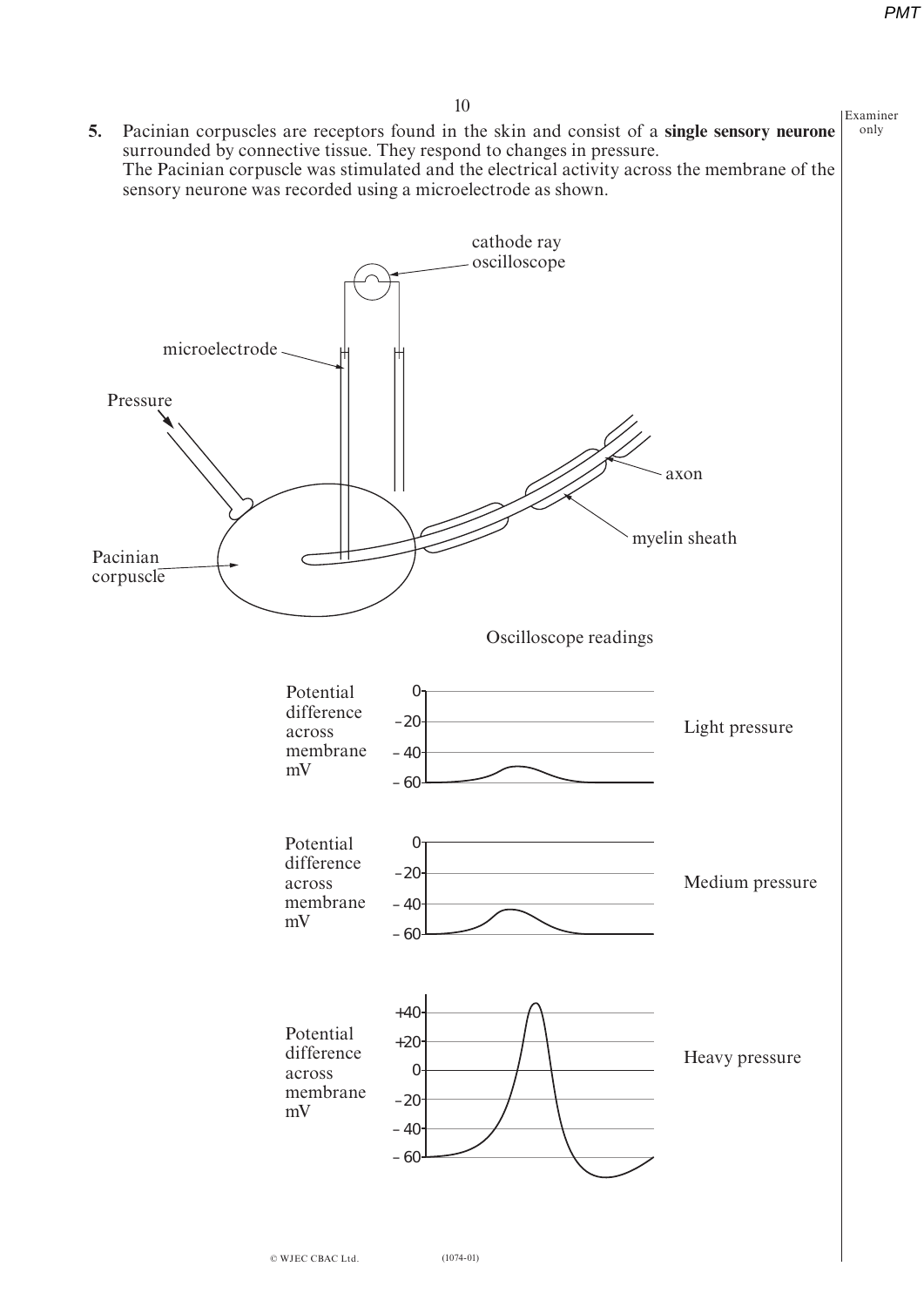| (i)  | 11<br>Examiner<br>Explain the change in potential difference shown by the microelectrode after light                                  |
|------|---------------------------------------------------------------------------------------------------------------------------------------|
|      | pressure was applied.<br>$[3]$                                                                                                        |
|      |                                                                                                                                       |
|      |                                                                                                                                       |
| (ii) | Explain the change in potential difference across the membrane shown by the<br>microelectrode when heavy pressure was applied.<br>[6] |
|      |                                                                                                                                       |
|      |                                                                                                                                       |
|      |                                                                                                                                       |
|      |                                                                                                                                       |
|      |                                                                                                                                       |
|      |                                                                                                                                       |
|      |                                                                                                                                       |
|      |                                                                                                                                       |
|      |                                                                                                                                       |
|      |                                                                                                                                       |
|      |                                                                                                                                       |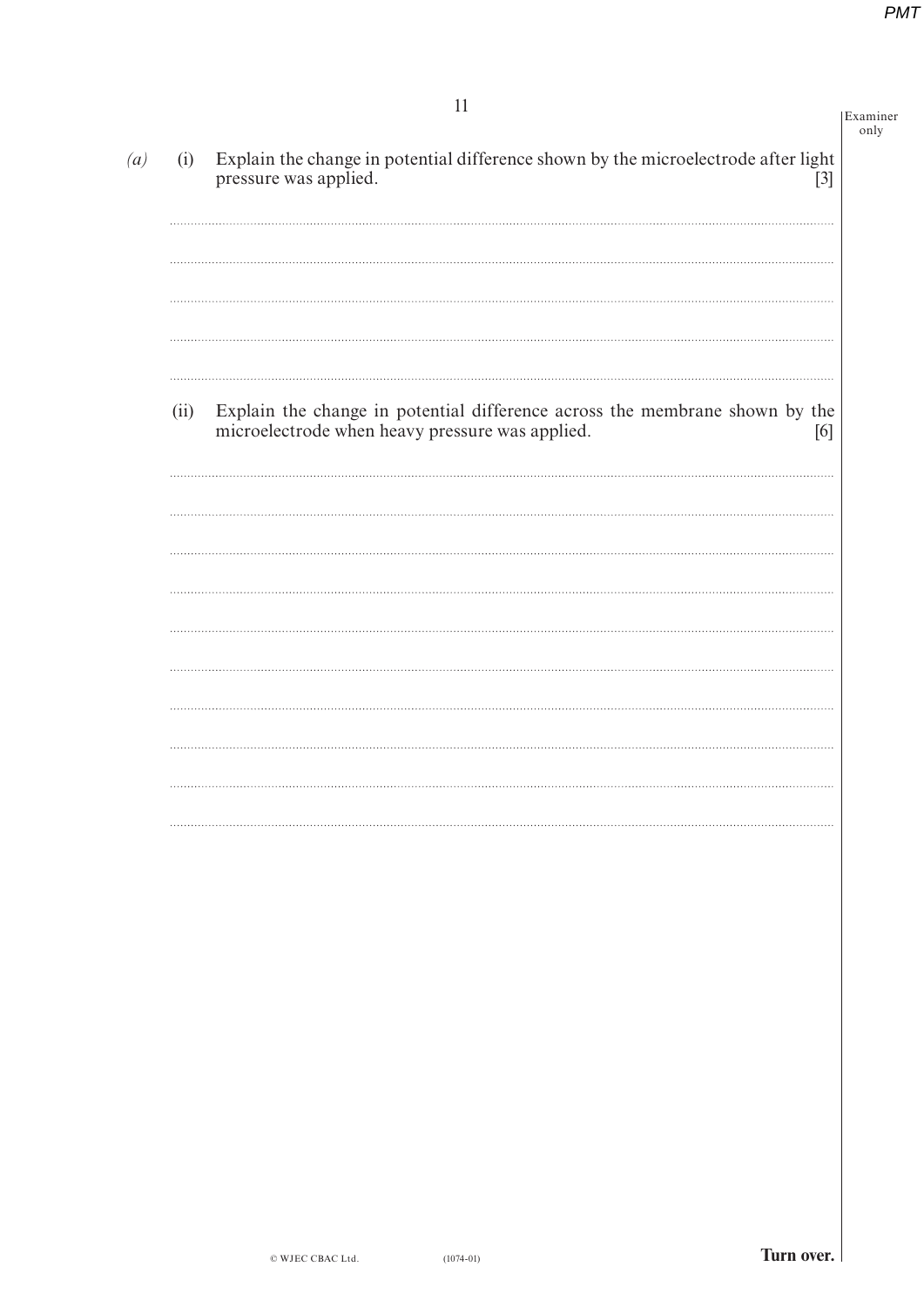Examiner only

| (b) | Many chemical substances affect the transmission of the nerve impulse across the<br>synapse.                                                                     |  |  |
|-----|------------------------------------------------------------------------------------------------------------------------------------------------------------------|--|--|
|     | Suggest two ways by which excitatory drugs could change activity at the synapse and two<br>ways by which chemicals could inhibit activity at the synapse.<br>[4] |  |  |
|     | Possible mode of activity of excitatory drugs:                                                                                                                   |  |  |
|     |                                                                                                                                                                  |  |  |
|     |                                                                                                                                                                  |  |  |
|     | 2                                                                                                                                                                |  |  |
|     |                                                                                                                                                                  |  |  |
|     | Possible mode of activity of inhibitory chemicals.                                                                                                               |  |  |
|     |                                                                                                                                                                  |  |  |
|     |                                                                                                                                                                  |  |  |
|     | $\mathfrak{D}$                                                                                                                                                   |  |  |
|     |                                                                                                                                                                  |  |  |

## **(Total 13 marks)**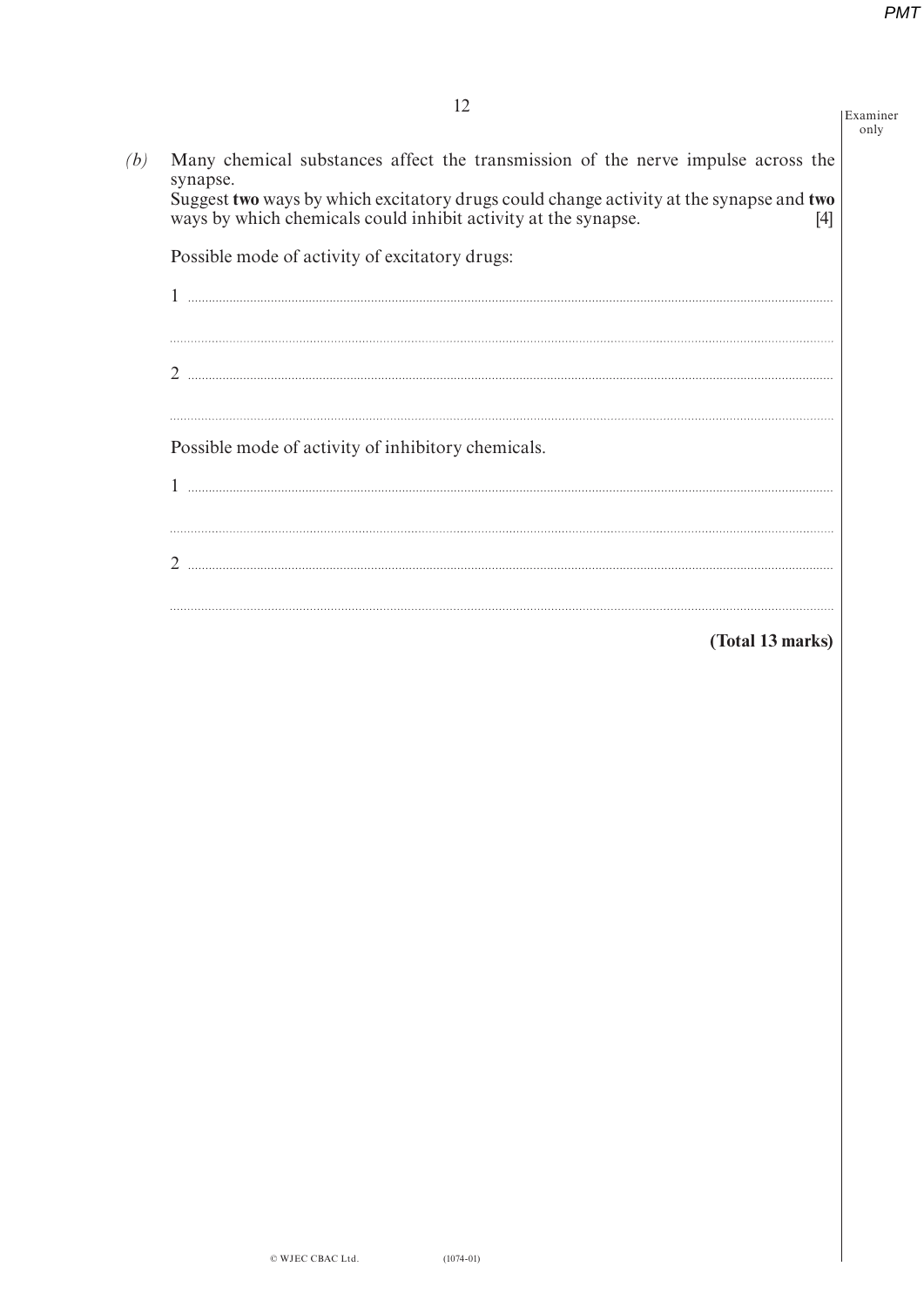|    | 13                                                                                                                                                                                                                                  | Examiner<br>only |
|----|-------------------------------------------------------------------------------------------------------------------------------------------------------------------------------------------------------------------------------------|------------------|
| 6. | Complete the following using appropriate scientific terms.                                                                                                                                                                          |                  |
|    | The general name given to glands which produce hormones are <i>manual manual manual</i> manual manual manual manual manual manual manual manual manual manual manual manual manual manual manual manual manual manual manual manual |                  |
|    | glands. Hormones are involved in the maintenance of a constant internal environment, this                                                                                                                                           |                  |
|    |                                                                                                                                                                                                                                     |                  |
|    | point a corrective procedure takes place which returns it to the norm and this is referred to as                                                                                                                                    |                  |
|    | Osmoreceptors in the manufactured and the brain constantly monitor the                                                                                                                                                              |                  |
|    | df the blood.                                                                                                                                                                                                                       |                  |
|    | ADH is a hormone that is produced in specialised nerve cells and it is then stored in the                                                                                                                                           |                  |
|    | If there is a need for the body to conserve water a nerve impulse causes the release of ADH into                                                                                                                                    |                  |
|    | the <i>manufacture manufacture which transports</i> it to the target organ.                                                                                                                                                         |                  |
|    | ADH acts on the cells of the manufactured where it attaches to                                                                                                                                                                      |                  |
|    |                                                                                                                                                                                                                                     |                  |
|    |                                                                                                                                                                                                                                     |                  |
|    |                                                                                                                                                                                                                                     |                  |
|    |                                                                                                                                                                                                                                     |                  |
|    |                                                                                                                                                                                                                                     |                  |

### **(Total 12 marks)**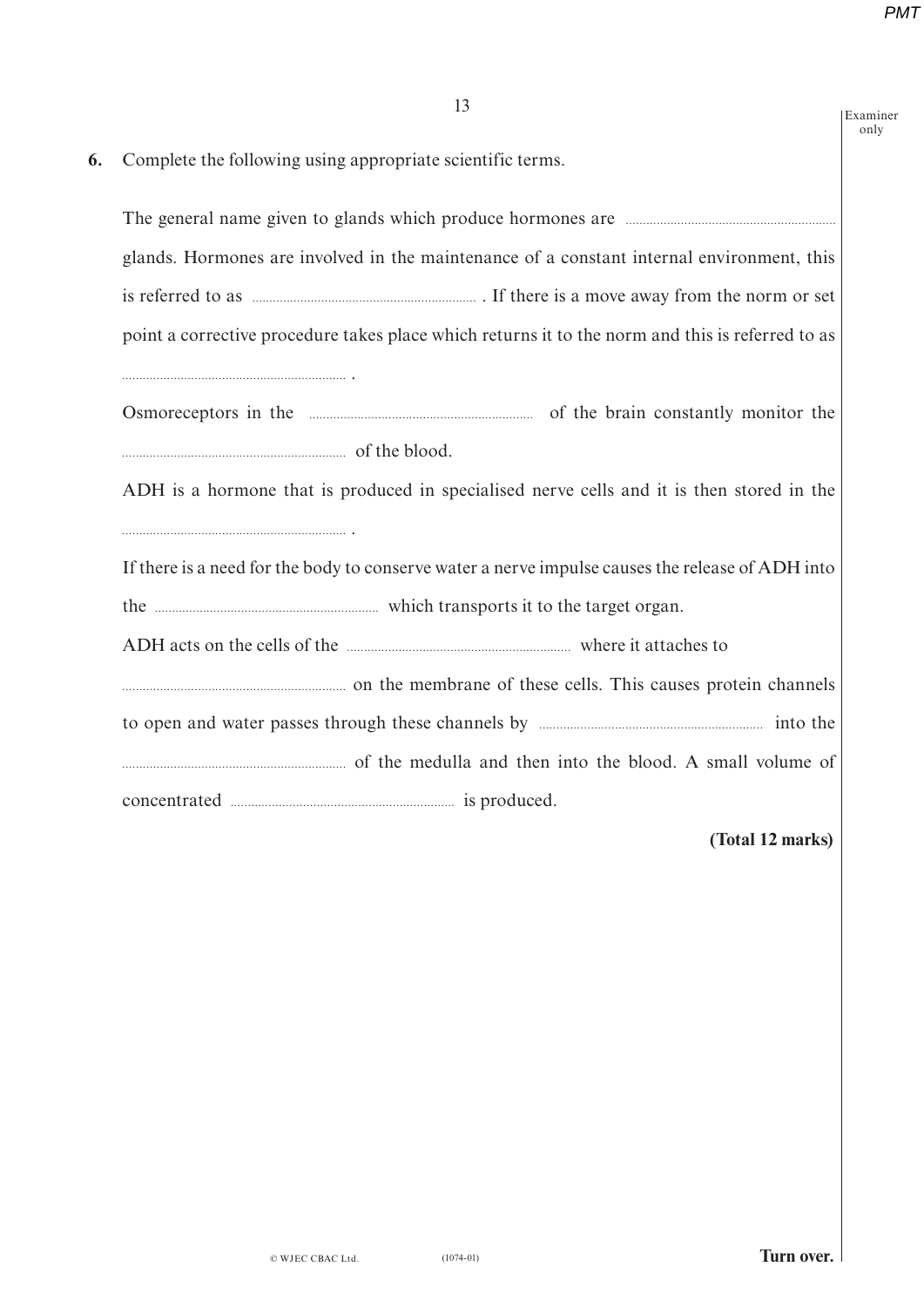Examiner only

14

**7.** Answer **one** of the following questions.

Any diagrams included in your answers must be fully annotated.

| Either, $(a)$ |     | Describe how the structure of the different regions of the nephron and<br>associated blood supply are adapted to their function.<br>[10]                                                                   |
|---------------|-----|------------------------------------------------------------------------------------------------------------------------------------------------------------------------------------------------------------|
| Or            | (b) | Write an account outlining the similarities and differences in the ways that<br>mitochondria and chloroplasts generate a proton gradient and synthesise ATP.<br>(Diagrams alone are insufficient).<br>[10] |
|               |     |                                                                                                                                                                                                            |
|               |     |                                                                                                                                                                                                            |
|               |     |                                                                                                                                                                                                            |
|               |     |                                                                                                                                                                                                            |
|               |     |                                                                                                                                                                                                            |
|               |     |                                                                                                                                                                                                            |
|               |     |                                                                                                                                                                                                            |
|               |     |                                                                                                                                                                                                            |
|               |     |                                                                                                                                                                                                            |
|               |     |                                                                                                                                                                                                            |
|               |     |                                                                                                                                                                                                            |
|               |     |                                                                                                                                                                                                            |
|               |     |                                                                                                                                                                                                            |
|               |     |                                                                                                                                                                                                            |
|               |     | $(1074-01)$<br>© WJEC CBAC Ltd.                                                                                                                                                                            |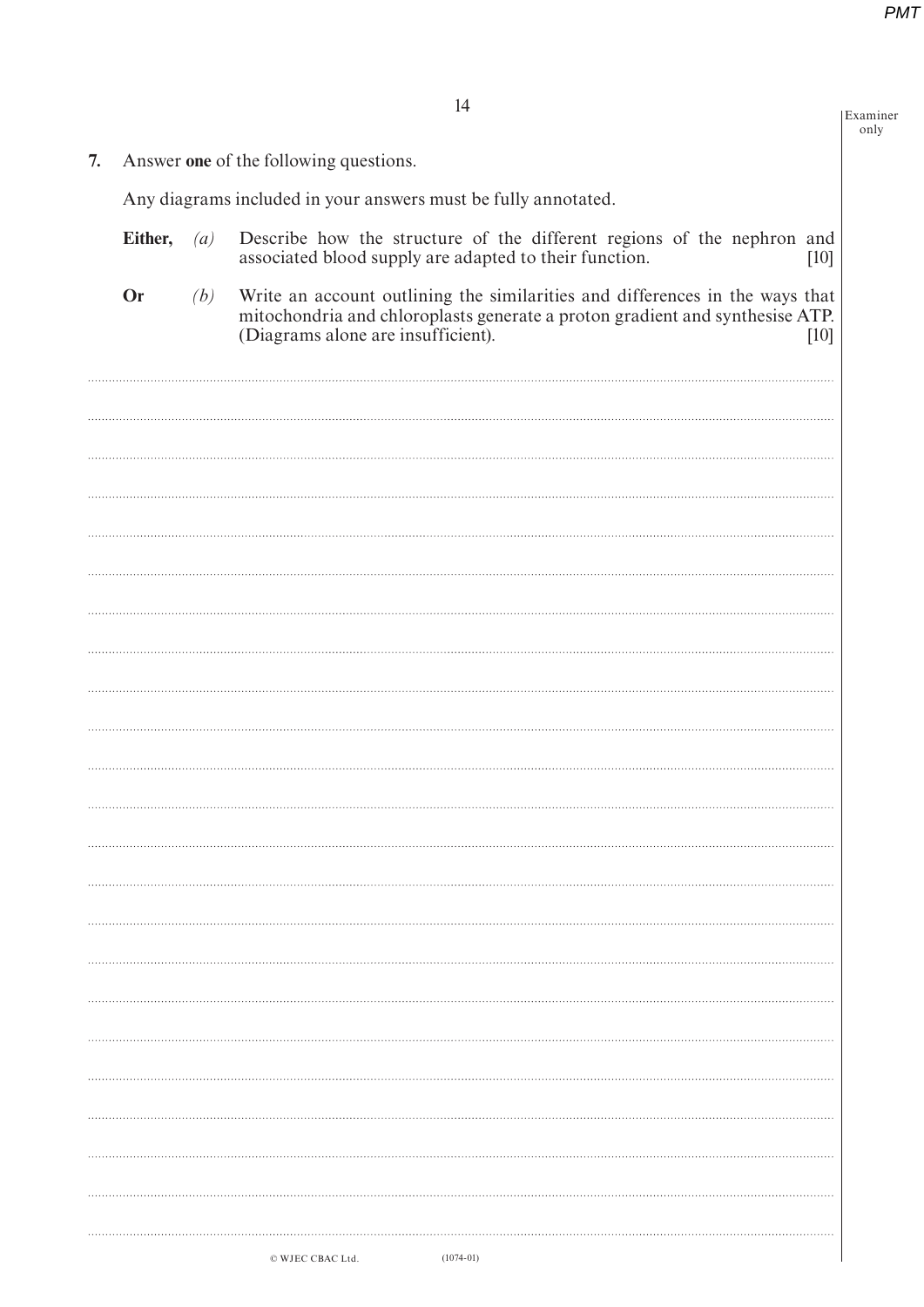| 15 | Examiner |
|----|----------|
|    | only     |
|    |          |
|    |          |
|    |          |
|    |          |
|    |          |
|    |          |
|    |          |
|    |          |
|    |          |
|    |          |
|    |          |
|    |          |
|    |          |
|    |          |
|    |          |
|    |          |
|    |          |
|    |          |
|    |          |
| .  |          |
|    |          |
|    |          |
|    |          |
|    |          |
|    |          |
|    |          |
|    |          |
|    |          |
|    |          |
|    |          |
|    |          |
|    |          |
|    |          |